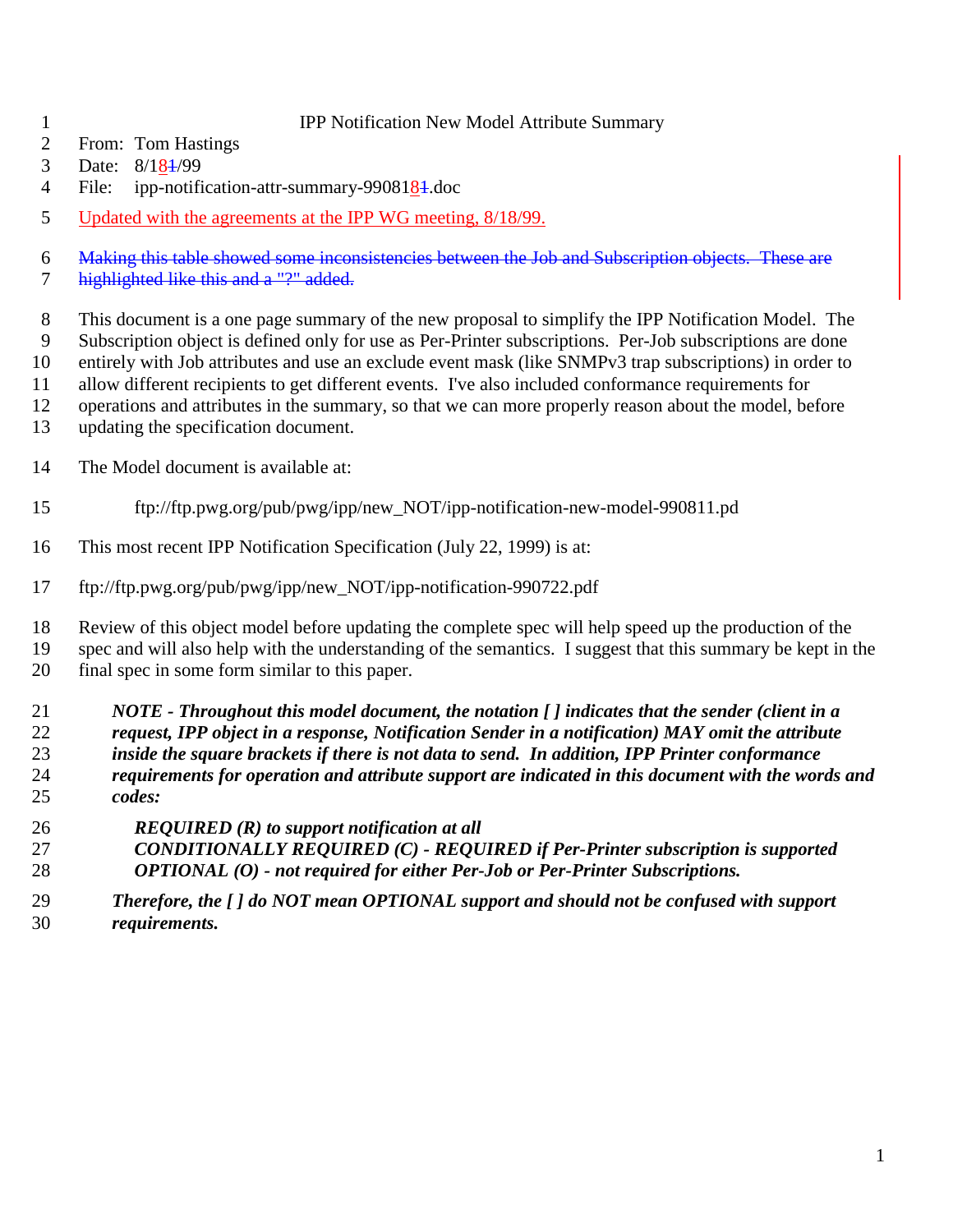31

# 32 **1 New IPP Notification Operations**

33 This new proposed IPP object model add the Subscription object (to the Job and Printer objects), but only

- 34 for the Per-Printer subscriptions.
- 35 The following operations are defined for Per-Job Subscriptions and Per-Printer Subscriptions:

### 36 *1.1 Per-Job Subscriptions - new model*

| Job object related:            | salient inputs besides printer-uri                          |
|--------------------------------|-------------------------------------------------------------|
| job creation operations        | 1setOf {recipients, [events,] [user-data,] [exclude         |
|                                | event mask][charset,][natural-languages]]                   |
| Get-Job-Attributes             | job-id, [requested-attributes]                              |
| Set-Job-SubscriptionAttributes | job-id, <u>1setOf</u> {[recipients,] [events,] [user-data,] |
|                                | [exclude event mask][natural-language]]                     |

37

#### 38 *1.2 Per-Printer Subscriptions - new model*

| Printer object related:             | salient inputs beside printer-uri:           |
|-------------------------------------|----------------------------------------------|
| Get-Printer-Attributes              | [requested-attributes]                       |
|                                     |                                              |
| Subscription object related:        | salient inputs besides printer-uri:          |
| Create-Printer-Subscription         | recipients, [events,] [user-data,] [exclude- |
|                                     | event-mask, [charset, ] [natural-            |
|                                     | languages, [lease-time-requested,]           |
|                                     | [persistence-requested]                      |
| Get-Printer-Subscription-Attributes | subscription-id, [requested-attributes]      |
| Get-Printer-Subscriptions           | [my-printer-subscriptions,] [requested-      |
|                                     | attributes]                                  |
| Renew-Printer-Subscription          | subscription-id, [lease time-requested]      |
| Cancel-Printer-Subscription         | subscription-id                              |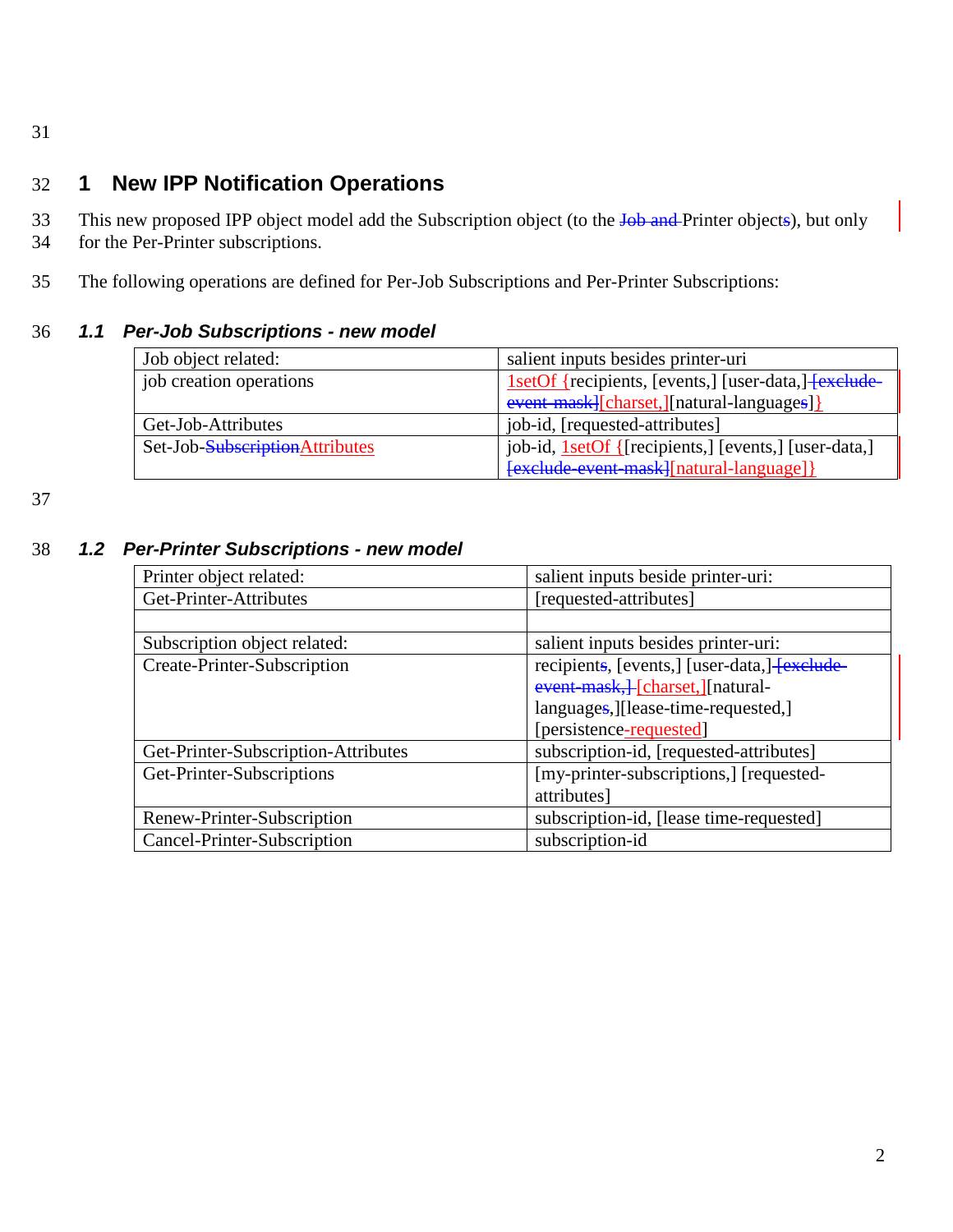|                                                     |                           | Objects                    | Notification content               |                                        | Job operations                        |                                  | Subscription operations                 |                           |                            |
|-----------------------------------------------------|---------------------------|----------------------------|------------------------------------|----------------------------------------|---------------------------------------|----------------------------------|-----------------------------------------|---------------------------|----------------------------|
| <b>Attributes</b>                                   | Job<br>coll<br>ecti<br>on | Subscr<br>iption<br>object | Job<br>Notificat<br>ion<br>Content | Printer<br>Notificat<br>ion<br>Content | Job<br>Creation<br>Validate<br>$-Job$ | Set-<br>Job-<br>Subscri<br>ption | Create-<br>Printer-<br>Subscri<br>ption | Renew<br>Subscr<br>iption | Cancel<br>Subscr<br>iption |
| notify-recipients (1setOf uri)                      | $\overline{R}$            | C                          |                                    |                                        | [R]                                   | [R]                              | $\overline{C}$                          |                           |                            |
| notify-events (1setOf type2 keyword)<br>2.          | $\overline{\text{R}}$     | C                          |                                    |                                        | [R]                                   | [R]                              | $\overline{\mathsf{C}}$                 |                           |                            |
| 3.<br>notify-user-data (octetString(63))            | $\overline{R}$            | $\overline{\rm C}$         | $\overline{\text{R}}$              | R                                      | [R]                                   | [R]                              | $[{\rm C}]$                             |                           |                            |
| notify-exclude-event-masks (1setOf octetString(8))  | $\mathbf{R}$              | $\overline{\mathsf{C}}$    |                                    |                                        | [ R ]                                 | [ R ]                            | H                                       |                           |                            |
| attributes-charset (charset)<br>4.                  | $\overline{\mathrm{R}}$   | 2C                         | $\overline{R}$                     | R                                      | $\mathbf R$                           | $\mathbf{R}$                     | $\overline{C}$                          | $\overline{C}$            | $\overline{\rm C}$         |
| 5.<br>attributes-natural-language (naturalLanguage) | $\mathbf R$               | 2C                         | $\mathbf R$                        | R                                      | $\overline{R}$                        | $\overline{\text{R}}$            | $\overline{C}$                          | $\overline{C}$            | $\overline{\rm C}$         |
| notify natural languages (1setOf naturalLanguage)   | $\Theta$                  | $\Theta$                   |                                    |                                        | H                                     | H                                | $1$                                     |                           |                            |
| notify-lease-time-requested (integer(0:MAX)<br>6.   |                           |                            |                                    |                                        |                                       |                                  | C                                       | $[{\rm C}]$               |                            |
| notify-lease-time-granted (integer(0:MAX))          |                           |                            |                                    |                                        |                                       |                                  | Return                                  | Return                    |                            |
| 8.<br>notify-lease-expiration-time (integer(0:MAX)) |                           | C                          |                                    |                                        |                                       |                                  | Return                                  | Return                    |                            |
| 9.<br>notify-persistence-requested (boolean)        |                           |                            |                                    |                                        |                                       |                                  | [O]                                     |                           |                            |
| 10. notify-persistence-granted (boolean)            |                           |                            |                                    |                                        |                                       |                                  | Return                                  | Return                    |                            |
| 11. job-trigger-event (type2 keyword)               | R <sup>2</sup>            | $\overline{.}$             | R(2)                               |                                        |                                       |                                  |                                         |                           |                            |
| printer-trigger-event (type2 keyword)               |                           |                            |                                    | $\mathbf{R}$                           |                                       |                                  |                                         |                           |                            |
| 12. job-trigger-time (integer(MIN:MAX))             | R <sup>2</sup>            | $\overline{.}$             | $\mathbf R$                        | $\overline{\text{R}}$                  |                                       |                                  |                                         |                           |                            |
| printer-trigger-time (integer(1:MAX))               |                           |                            |                                    | $\mathbf{R}$                           |                                       |                                  |                                         |                           |                            |
| 13. job-trigger-date-time (dateTime)                | $\Theta$ ?                | $\overline{.}$             |                                    |                                        |                                       |                                  |                                         |                           |                            |
| printer-trigger-date-time (dateTime)                |                           |                            |                                    | $\overline{H}$                         |                                       |                                  |                                         |                           |                            |
| 14. request-id (integer (1:MAX))                    | R                         |                            | $\overline{R}$                     | $\overline{\text{R}}$                  |                                       |                                  |                                         |                           |                            |
| notify request ids (1setOf integer(0:MAX))          | $\overline{\mathbf{R}}$   | $\overline{\mathbf{c}}$    |                                    |                                        |                                       |                                  |                                         |                           |                            |
| 15. subscription-id (integer(1:MAX))                | $\ast$                    | $\overline{\rm C}$         | Per-PrR                            | Per-PrR                                |                                       |                                  | Return                                  | $\overline{C}$            | $\overline{\rm C}$         |
| delivery failure count (integer(0:MAX))             |                           | $\epsilon$                 |                                    |                                        |                                       |                                  |                                         |                           |                            |

39 Legend: "R" - REQUIRED for Printer to support; "C" - CONDITIONAL; Printer MUST support if support Per-Printer subscriptions;

40 "O" - OPTIONAL for Printer to support; "[ ]" - OPTIONAL for sender to send; Return - Printer MUST return; "Per-Pr" -

41 REQUIRED if Notification from a Per-Printer subscription; "Per-Job" - REQUIRED if Notification from a Per-Job subscription;

42 \* - 1setOf collection index is the implicit subscription-id for a Per-Job subscription and is sent in the Notification.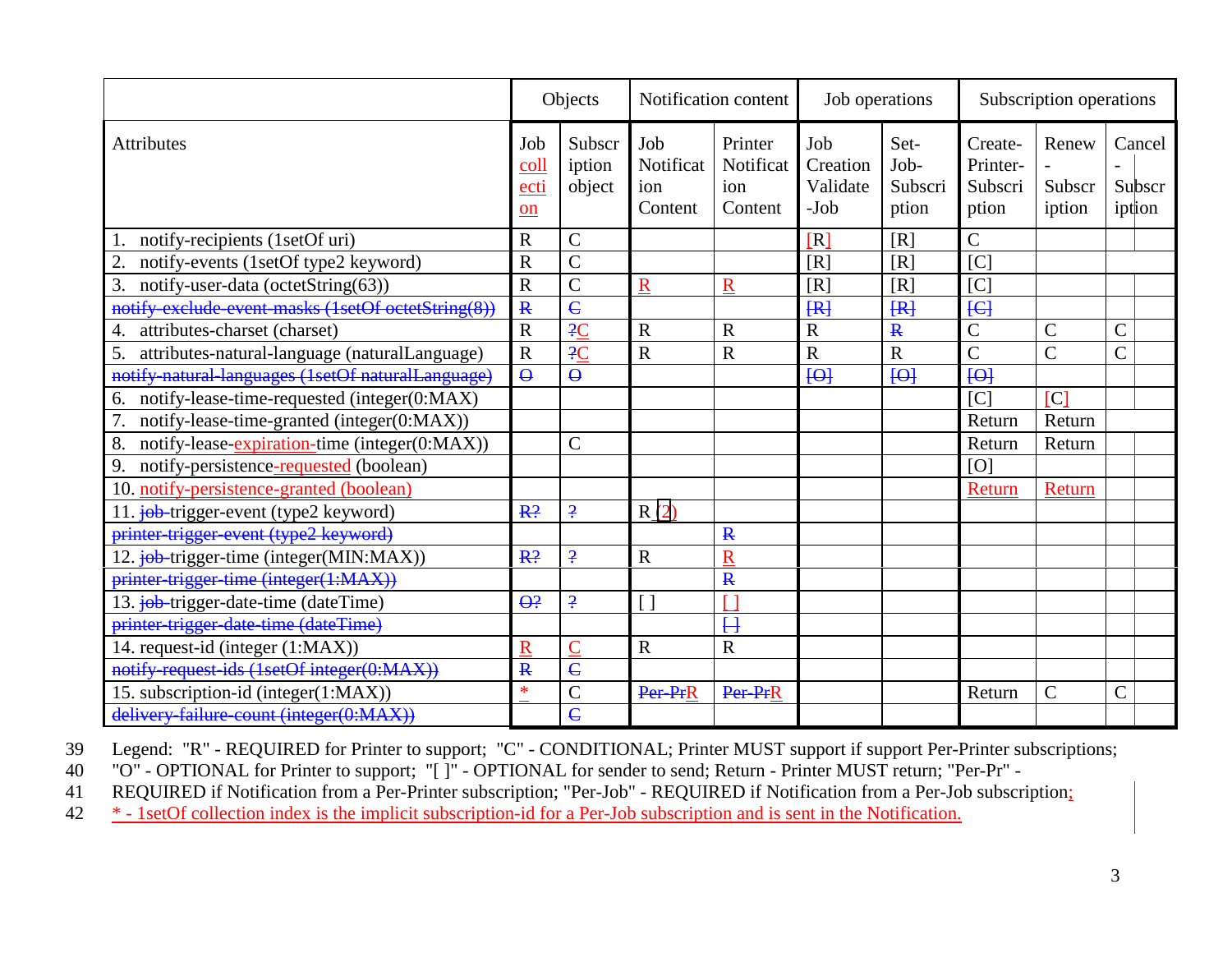43

|                                                         | Objects               |                                          | Notification            |                             | Job operations                        |                                  | Subscription operations                 |                           |                            |  |
|---------------------------------------------------------|-----------------------|------------------------------------------|-------------------------|-----------------------------|---------------------------------------|----------------------------------|-----------------------------------------|---------------------------|----------------------------|--|
| <b>Attributes</b>                                       | Job<br>obje<br>ct     | Subsc<br>riptio<br>$\mathbf n$<br>object | Job<br>Notific<br>ation | Printer<br>Notific<br>ation | Job<br>Creation<br>Validate<br>$-Job$ | Set-<br>Job-<br>Subscr<br>iption | Create-<br>Printer-<br>Subscri<br>ption | Renew<br>Subscr<br>iption | Cancel<br>Subscr<br>iption |  |
| 16. version-number (integer (0:32767))                  |                       |                                          | $\overline{R}$          | $\mathbf R$                 |                                       |                                  |                                         |                           |                            |  |
| 17. status-code (integer (0:32767))                     |                       |                                          | (600)                   | (601)                       |                                       |                                  |                                         |                           |                            |  |
| 18. job-printer-uri (uri)                               | $\overline{R}$        |                                          | R(19)                   |                             |                                       |                                  |                                         |                           |                            |  |
| 19. printer-uri (uri)                                   |                       | $-2R$                                    |                         | R(18)                       | $\mathbf R$                           | $\overline{R}$                   | $\mathbf C$                             | $\mathbf C$               | $\overline{C}$             |  |
| 20. printer-name (name $(127)$ )                        |                       |                                          | $\mathbb{R}$            | $\overline{R}$              |                                       |                                  |                                         |                           |                            |  |
| 21. job-id (integer(1:MAX))                             | $\overline{R}$        |                                          | $\mathbf R$             | Per-Jb                      |                                       |                                  |                                         |                           |                            |  |
| 22. job-name (name(MAX)) [SNMP can truncate]            | $\overline{R}$        |                                          | $\mathbf R$             | Per-Jb                      |                                       |                                  |                                         |                           |                            |  |
| 23. requesting-user-name (name(MAX))                    | $\overline{\text{R}}$ |                                          |                         |                             |                                       |                                  |                                         |                           |                            |  |
| 24. subscriber-user-name (name(MAX))                    |                       | $\mathcal{C}$                            | R(23)                   | R(23)                       |                                       |                                  |                                         |                           |                            |  |
| 25. job-state (type1 enum)                              | $\mathbf R$           |                                          | $\overline{R}$          |                             |                                       |                                  |                                         |                           |                            |  |
| 26. printer-state (type1 enum)                          |                       | $\mathbf R$                              |                         | $\mathbf R$                 |                                       |                                  |                                         |                           |                            |  |
| 27. job-state-reasons (1setOf type2 keyword)            | $\mathbf R$           |                                          | $\mathbf R$             |                             |                                       |                                  |                                         |                           |                            |  |
| 28. printer-state-reasons (1setOf type2 keyword)        |                       | $\mathbf R$                              |                         | $\mathbf R$                 |                                       |                                  |                                         |                           |                            |  |
| 29. printer-is-accepting-jobs (boolean)                 |                       | $\overline{R}$                           |                         | $\overline{R}$              |                                       |                                  |                                         |                           |                            |  |
| 30. job-k-octets-processed (integer(0:MAX))             | $\overline{O}$        |                                          | [pg/cp]                 |                             |                                       |                                  |                                         |                           |                            |  |
| 31. job-impressions-completed (integer(0:MAX))          | $\mathbf O$           |                                          | [pg/cp]                 |                             |                                       |                                  |                                         |                           |                            |  |
| 32. job-media-sheets-completed (integer(0:MAX))         | $\overline{O}$        |                                          | [pg/cp]                 |                             |                                       |                                  |                                         |                           |                            |  |
| 33. job-collation-type (type2 enum)                     | $\overline{O}$        |                                          | [pg/cp]                 |                             |                                       |                                  |                                         |                           |                            |  |
| 34. sheet-completed-copy-number (integer(-2:MAX))       | $\overline{O}$        |                                          | [pg/cp]                 |                             |                                       |                                  |                                         |                           |                            |  |
| 35. sheet-completed-document-number(integer(-<br>2:MAX) | $\overline{O}$        |                                          | [pg/cp]                 |                             |                                       |                                  |                                         |                           |                            |  |

44 Legend: "R" - REQUIRED for Printer to support; "C" - CONDITIONAL; Printer MUST support if support Per-Printer subscriptions;<br>45 "O" - OPTIONAL for Printer to support; "[]" - OPTIONAL for sender to send; Return - Printer

"O" - OPTIONAL for Printer to support; "[ ]" - OPTIONAL for sender to send; Return - Printer MUST return; "Per-Pr" -

46 REQUIRED if Notification from a Per-Printer subscription; "Per-Jb" - REQUIRED if Notification from a Per-Job subscription;

47 "[pg/cp]" - OPTIONAL in a 'job-progress' or 'job-completed' notification; (nn) - an alternate source of the data in a Notification.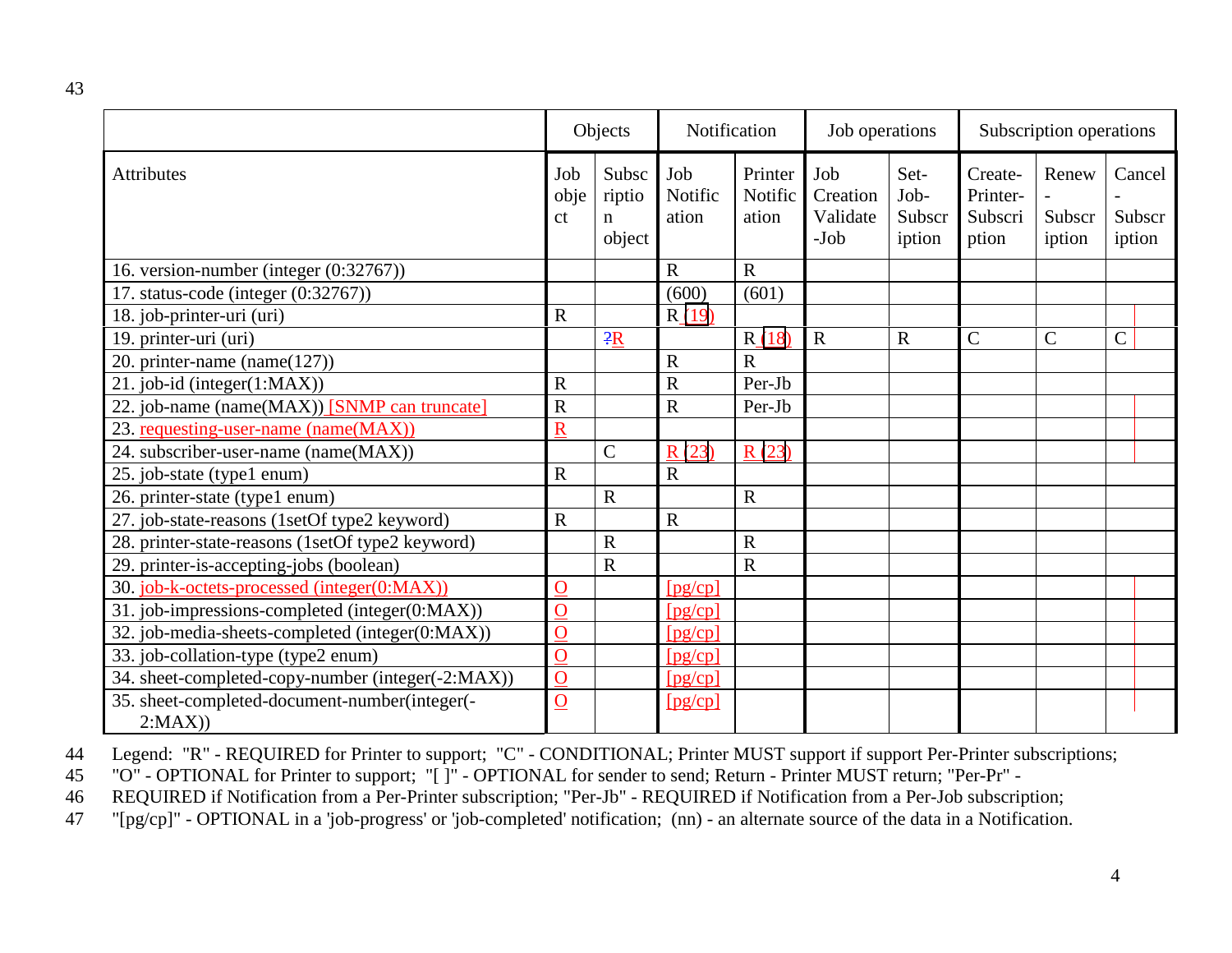|                                                             | Objects           |                         | Notification            |                             | Job operations                        |                                  | Subscription operations                 |                           |  |                            |
|-------------------------------------------------------------|-------------------|-------------------------|-------------------------|-----------------------------|---------------------------------------|----------------------------------|-----------------------------------------|---------------------------|--|----------------------------|
| <b>Attributes</b>                                           | Job<br>obje<br>ct | Printe<br>r<br>object   | Job<br>Notific<br>ation | Printer<br>Notific<br>ation | Job<br>Creation<br>Validate<br>$-Job$ | Set-<br>Job-<br>Subscr<br>iption | Create-<br>Printer-<br>Subscri<br>ption | Renew<br>Subscr<br>iption |  | Cancel<br>Subscr<br>iption |
| 36. impressions-interpreted (integer(-2:MAX))               | $\mathbf O$       |                         | [pg/cp]                 |                             |                                       |                                  |                                         |                           |  |                            |
| 37. impressions-completed-current-copy (integer(-<br>2:MAX) | $\overline{O}$    |                         | [pg/cp]                 |                             |                                       |                                  |                                         |                           |  |                            |
| 38. notify-schemes-supported (1setOf uriScheme)             |                   | R                       |                         |                             |                                       |                                  |                                         |                           |  |                            |
| 39. notify-events-default (1setOf type2 keyword)            |                   | $\overline{\text{R}}$   |                         |                             |                                       |                                  |                                         |                           |  |                            |
| 40. notify-events-supported (1setOf type2 keyword)          |                   | $\overline{\text{R}}$   |                         |                             |                                       |                                  |                                         |                           |  |                            |
| 41. max-events-supported (integer(5:MAX))                   |                   | $\overline{\mathbf{R}}$ |                         |                             |                                       |                                  |                                         |                           |  |                            |
| 42. max-job-subscriptions-supported (integer(1:MAX))        |                   | $\overline{\mathsf{R}}$ |                         |                             |                                       |                                  |                                         |                           |  |                            |
| 43. max-printer-subscriptions-supported<br>interger(0:MAX)) |                   | $\overline{\mathsf{C}}$ |                         |                             |                                       |                                  |                                         |                           |  |                            |
| 44. notify-lease-time-supported<br>(rangeOfInteger(0:MAX))  |                   | $\overline{\mathsf{C}}$ |                         |                             |                                       |                                  |                                         |                           |  |                            |
| 45. notify-lease-time-default (integer(0:MAX))              |                   | $\overline{\mathsf{C}}$ |                         |                             |                                       |                                  |                                         |                           |  |                            |
| 46. persistent-jobs-supported (boolean)                     |                   | Ô                       |                         |                             |                                       |                                  |                                         |                           |  |                            |
| 47. persistent-subscriptions-supported (boolean)            |                   | $\overline{O}$          |                         |                             |                                       |                                  |                                         |                           |  |                            |
| 48. printer-state-change-time (integer(MIN:MAX))            |                   | $\mathbf O$             |                         |                             |                                       |                                  |                                         |                           |  |                            |
| 49. printer-state-change-date-time (dateTime)               |                   | $\mathbf O$             |                         |                             |                                       |                                  |                                         |                           |  |                            |
|                                                             |                   |                         |                         |                             |                                       |                                  |                                         |                           |  |                            |

49 Legend: "R" - REQUIRED for Printer to support; "C" - CONDITIONAL; Printer MUST support if support Per-Printer subscriptions;

50 "O" - OPTIONAL for Printer to support; "[ ]" - OPTIONAL for sender to send; Return - Printer MUST return; "Per-Pr" -

51 REQUIRED if Notification from a Per-Printer subscription; "Per-Jb" - REQUIRED if Notification from a Per-Job subscription;<br>52 "[pg/cp]" - OPTIONAL in a 'job-progress' or 'job-completed' notification; (nn) - an alternate

"[pg/cp]" - OPTIONAL in a 'job-progress' or 'job-completed' notification; (nn) - an alternate source of the data in a Notification.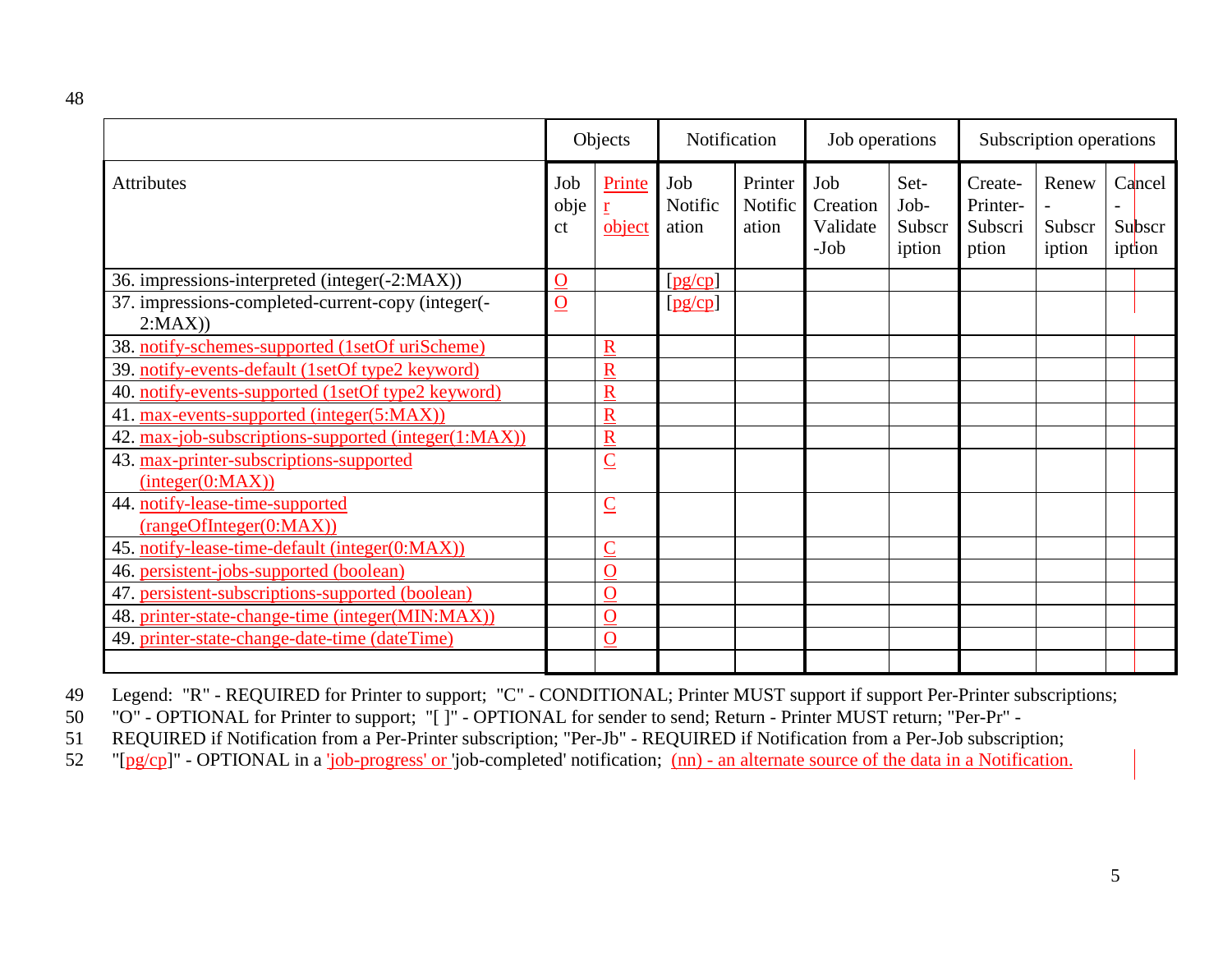## **2 Change History**

#### *2.1 Changes made to the 8/11/99 version to make the 8/17/99 version:*

- 1. Instead of the "notify-exclude-event-mask" (1setOf octetString(8)) attribute, we agreed to use introduce 56 the new 'collection' attribute syntax that we have been talking about for over a year for use in the Job
- object to specify multiple subscriptions in a Job creation operation. So the "notify" operation attribute
- for Job creation operations will have the attribute syntax: '1setOf collection'. The member attributes of
- each collection value for Per-Job subscriptions are the same as the attributes of a Subscription object
- instance for Per-Printer subscriptions. For terminology a "subscription" is either a collection value of
- the "notify" operation attribute in a Job Creation operation or is a Subscription object.
- 2. Each subscription will contain only one multi-valued attribute: "notify-events" (1setOf type2 keyword). The remaining attributes will be single valued:
- "notify-recipients" (uri)
- "notify-user-info" (octetString(63))
- "attributes-charset" (charset)
- "attributes-natural-language" (naturalLanguage)
- "request-id" (integer(0:MAX))
- 3. The client supplies an "attributes-natural-language" in a subscription in order to get a different natural
- language than for the request that creates the subscription. However, the only time that the natural
- language has any bearing on the Notification content, is when that content is the Human Consumable
- form. The Machine Consumable form of the Notification content will have no localization in it.

 4. The minimum number of notification recipients that are required to support is 1. Hence the minimum number of collection values is 1 and the minimum number of Subscription objects is 1, if Per-Printer subscriptions are supported at all.

- 5. Instead of inventing a special operation that sets the Job attributes related to notification, we will define a single Set-Job-Attributes operation for changing the values of any Job attribute that is not defined to be READ-ONLY. We will not define the corresponding Set-Printer-Attributes operation at this time,
- but will lump that operation with the other System Administration operations, since changing Printer
- attributes is an administrative function. Changing Job attributes is an end-user function for your own
- 81 jobs, and an operator operation for other's Jobs.
- 6. A Printer can grant a larger or smaller least to that requested, including granting an infinite lease.
- 7. Change "persistence (boolean)" operation attribute to "persistence-requested (boolean)" in the Create-84 Printer-Subscription. Keep it OPTIONAL to support. However, add a REQUIRED "persistence- granted (boolean)" operation attribute that MUST be returned in the response. While implementations are RECOMMENDED to make all Subscriptions persistence, same as for jobs, they MAY have a more
- 87 limited number that are persistent, including none.
- 8. Add two Printer Descriptions attributes: "persistent-job-supported" (boolean) and "persistent-subscriptions-supported" (boolean).